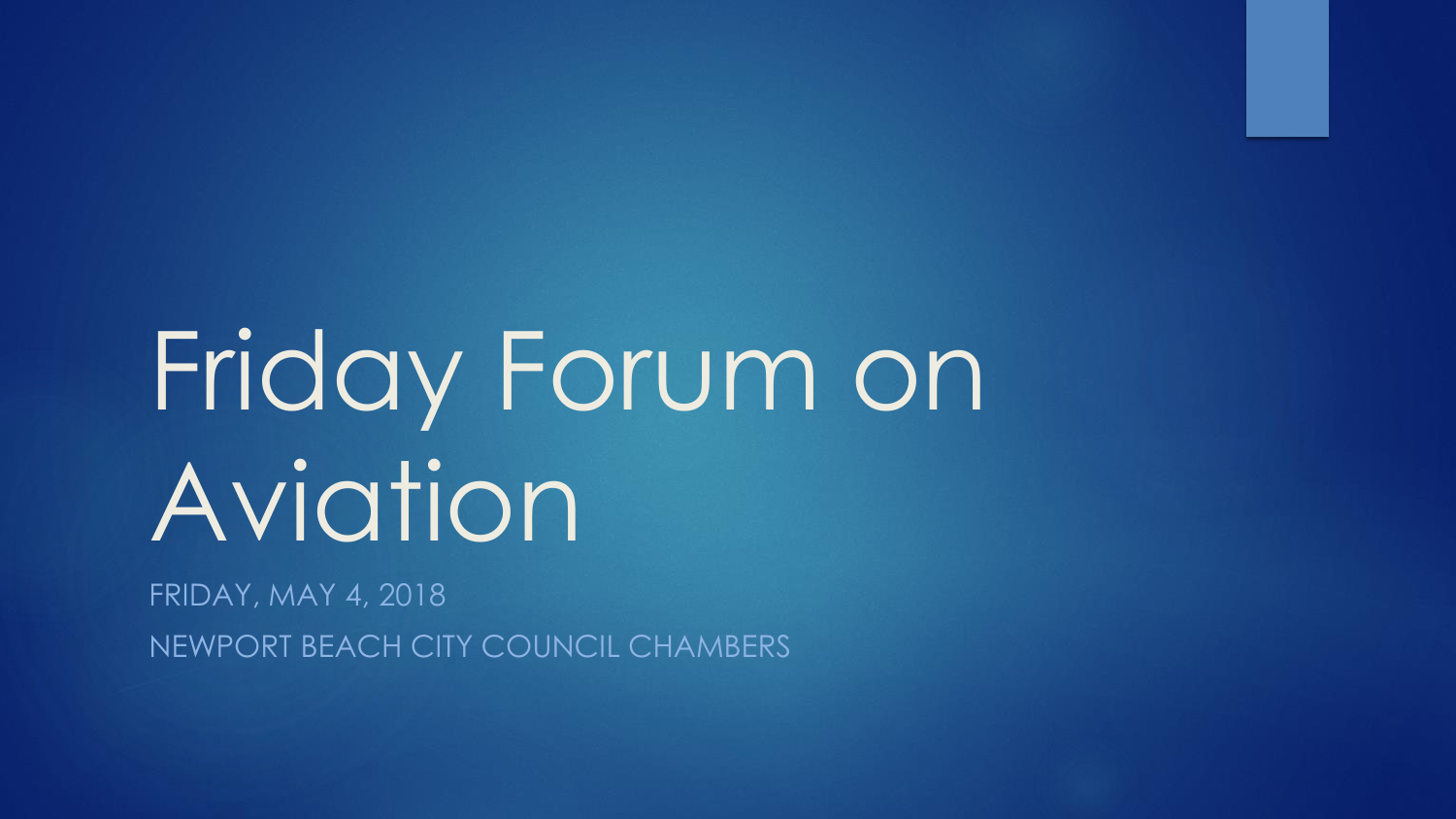## What We'll Cover

**Thoughts on the recent trip to DC** Updates on: HMMH Work ▶ Conversations with Air Carriers lacktriangleright The STAYY ▶ Open Forum/Discussion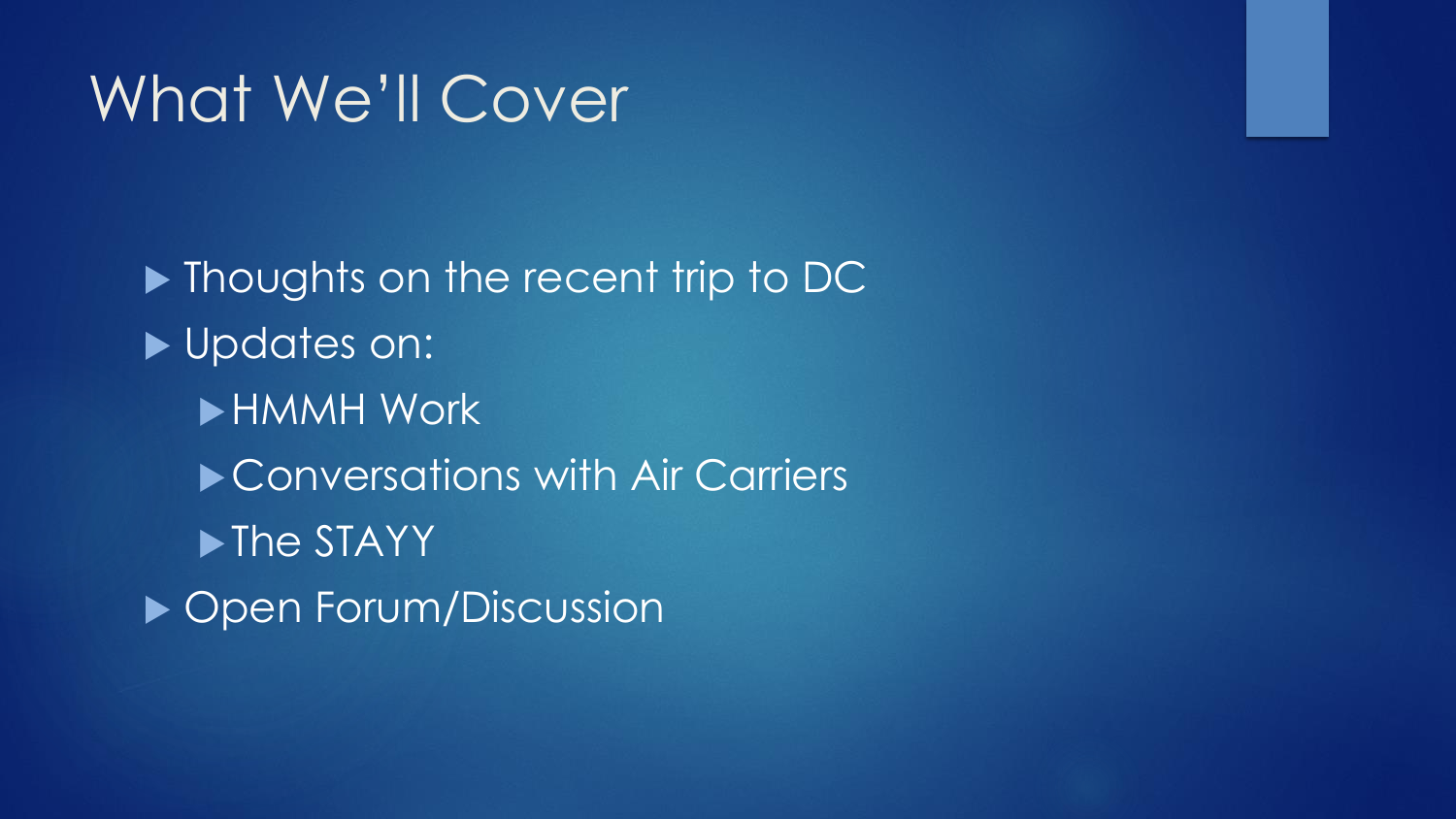## DC Trip

- April  $24^{th} 27^{th}$ , 2018
	- ▶ Three CC Members (Dixon, Herdman, Muldoon),
	- ▶ City Manager, Deputy City Manager
	- ▶ Consultant Team (DC Advocate, Dynamic Strategy) Group)
- $\blacktriangleright$  Met with:
	- ▶ 2 Members of Congress & their staffs
	- ▶ 7 staff members/Committee staff separately from MOCs
	- FAA
	- ▶ US EPA (Office of Air and Radiation)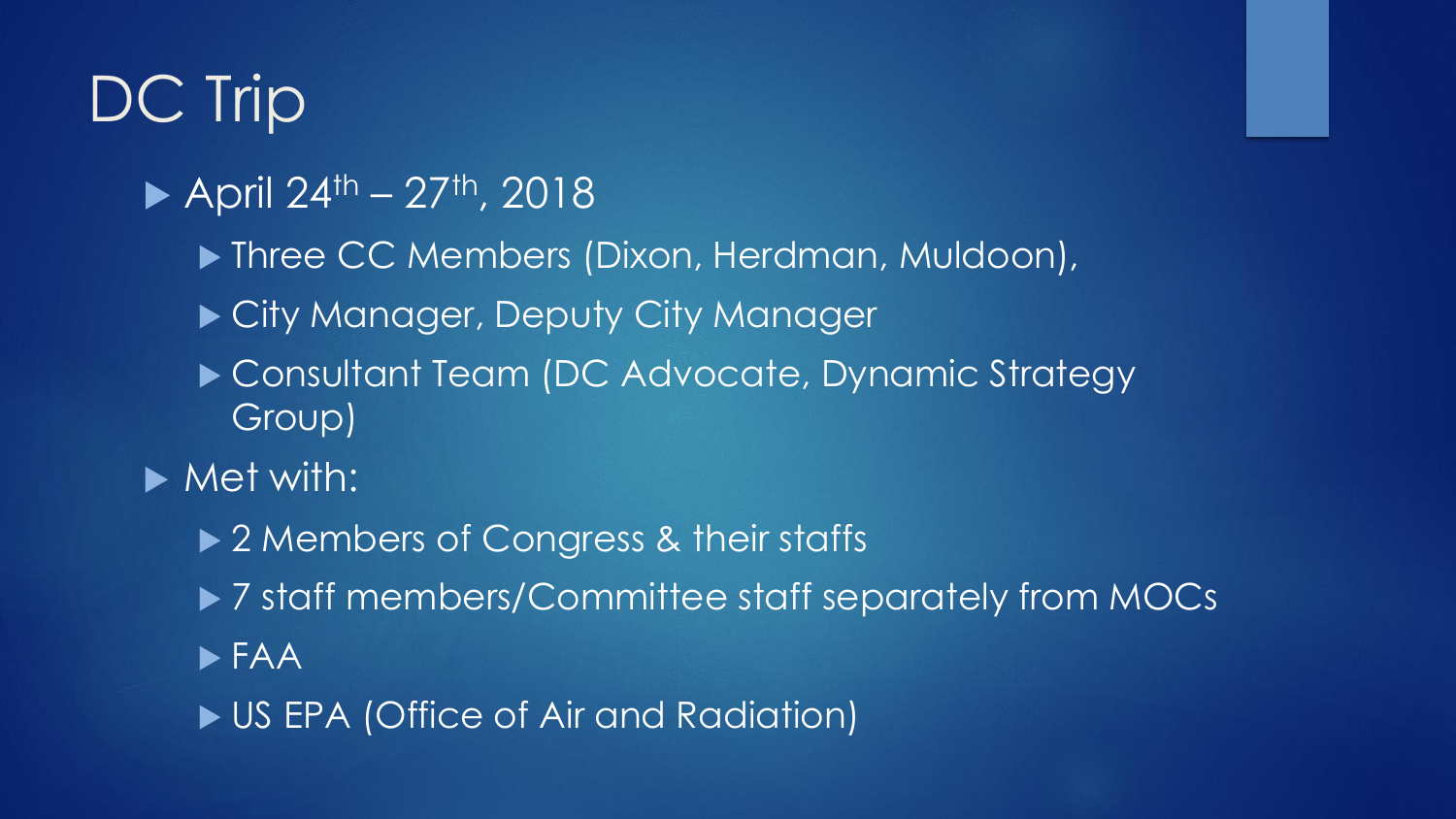## DC Trip - Takeaways

#### Some Takeaways:

- ▶ We're on the right track meeting with air carriers
	- Members of Congress will be helpful in keeping our issues top of mind w/carriers
	- ▶ Community role is vital
- FAA Reauthorization Bill (House side) will involve some comprehensive noise studies – will take time
- FAA itself is still an avenue, but limited.
- ▶ US EPA role extremely limited in the months to come ICAO standards may be more impactful than anything pending by US EPA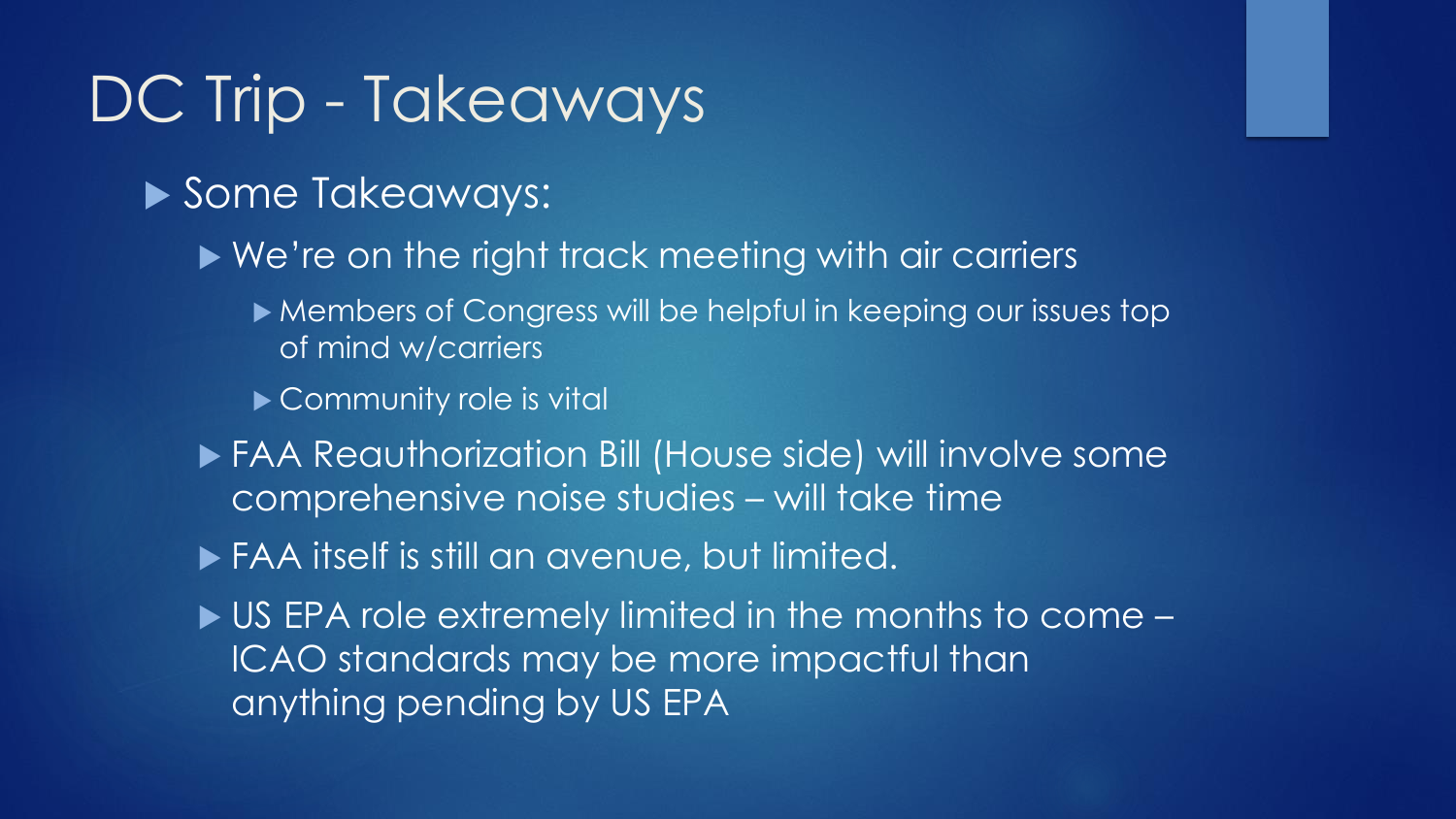## DC Trip - Takeaways'

- ▶ Our initial goal is the same:
	- ▶ Work with HMMH to get the best data...
	- Showing carrier by carrier, plane type by plane type...
	- ▶ What departure profile, while still safe, produces the least noise...
	- For most of the community.
	- $\blacktriangleright$  Take the info to the carriers, the airport, the FAA
	- Seek carrier willingness to move to the less noisy profile, if there is one.
	- ▶ Community can help w/carrier encouragement
	- ▶ FAA needs to help by doing what it can to incorporate our ideas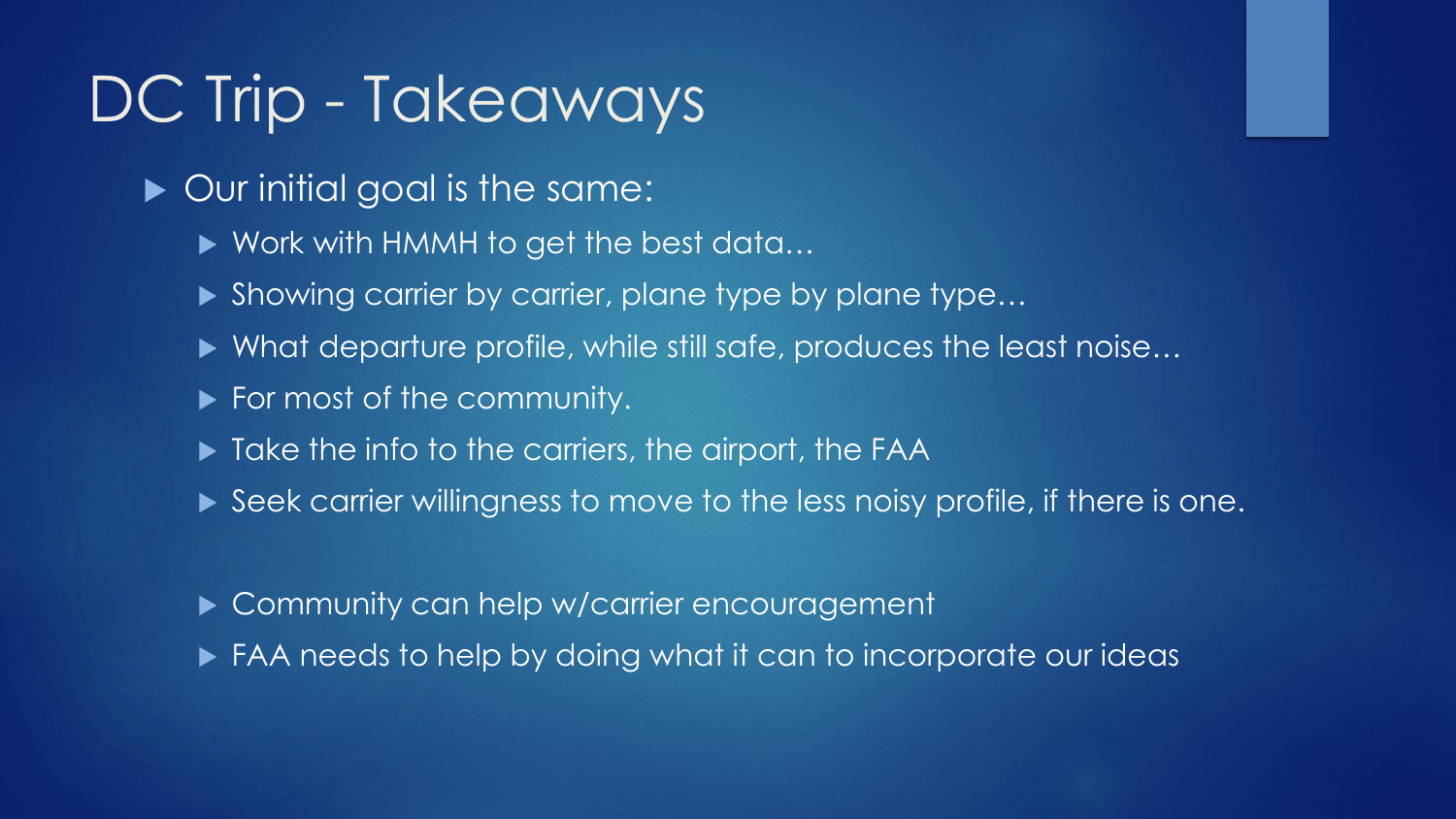## HMMH Work

### ▶ Part 1 - 3<sup>rd</sup> Party review of County's NMS Calibration ▶ Completed, and on City's website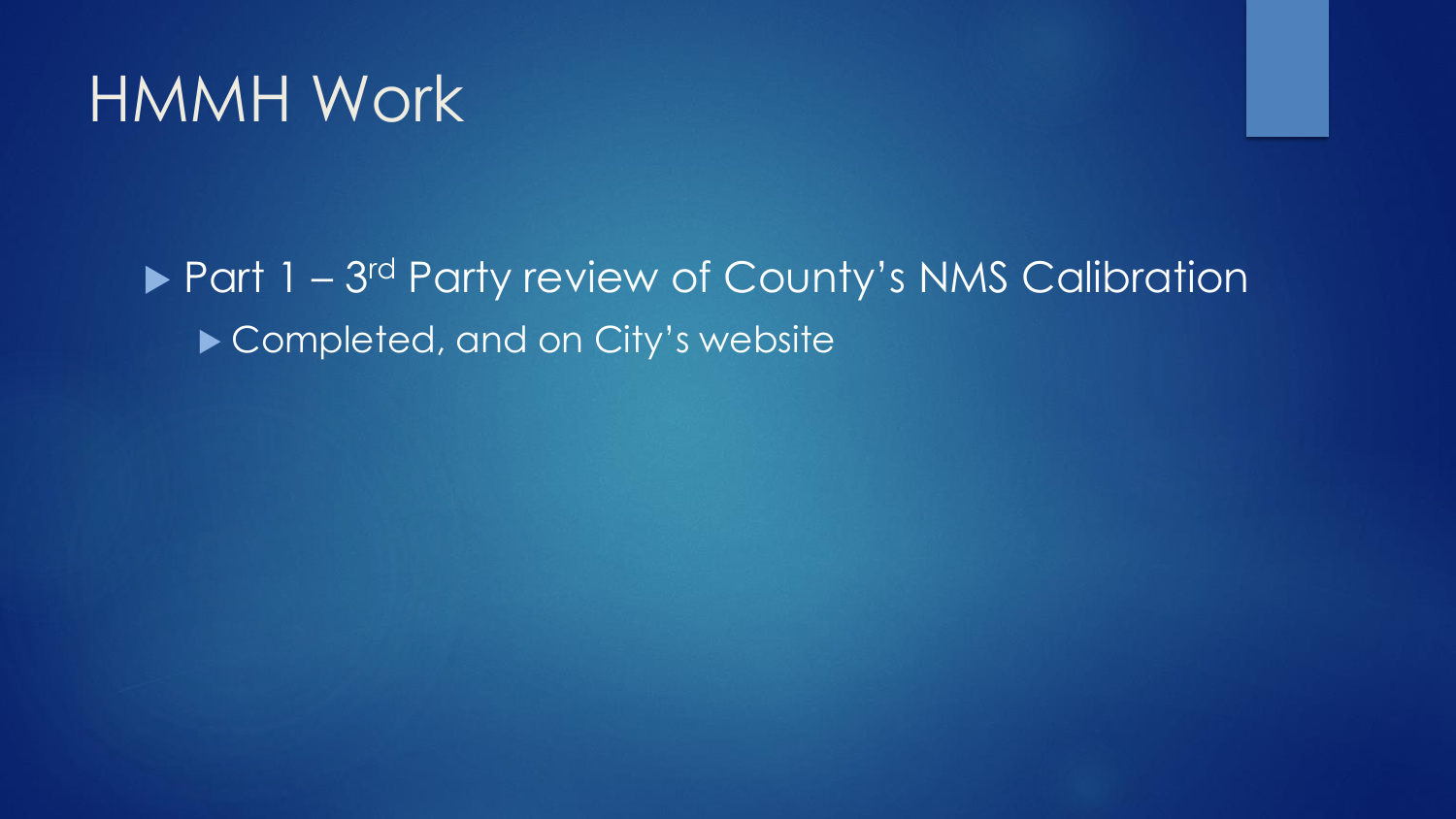Government » DEPARTMENTS » City Manager » Aviation Committee

## **SPECIAL REPORTS**

Font Size:  $\Box$ Share & Bookmark Feedback Print

**Friday Forum: Friday Forum Friday Forun** 

9, 2018) - County of Orange presentation on the JWA Capacity Allocation Process

9, 2018) – County of Orange presentation on the JWA Settlement Agreement

 $\sqrt{2}$ , 2018) -- County of Orange presentation on the JWA Access and Noise Office

**Executed Copy** nuary 2018 Settlement Agreement between the City and the FAA

Report to the City from HMMH providing a 3rd Party Review of the County of Orange's Noise Monitoring Station Calibration of October 11, 2017

City's Preference for NextGen Departure Paths

JWA and NextGen Presentation, September 26, 2017 City Council Study Session

About JWA and the Federal Aviation Administration's (FAA's) "NextGen" Project

FAA's (SoCal) Metroplex Finding of No Signficant Impact and Record of Decision Announcement and Briefing, September 1, 2016

Letter to Robert Henry, Manager, So. Cal Metroplex re: JWA flight departure path - March 23, 2016

City of Newport Beach Comment Letter re Draft EA for the SoCal Metroplex Project - September. 2, 2015

10th Settlement Stipulation

Appendix A to the 10th Amended Stipulation (Phase 2 Access Plan Stages)

Side-By-Side Test Results - August 6, 2015 handout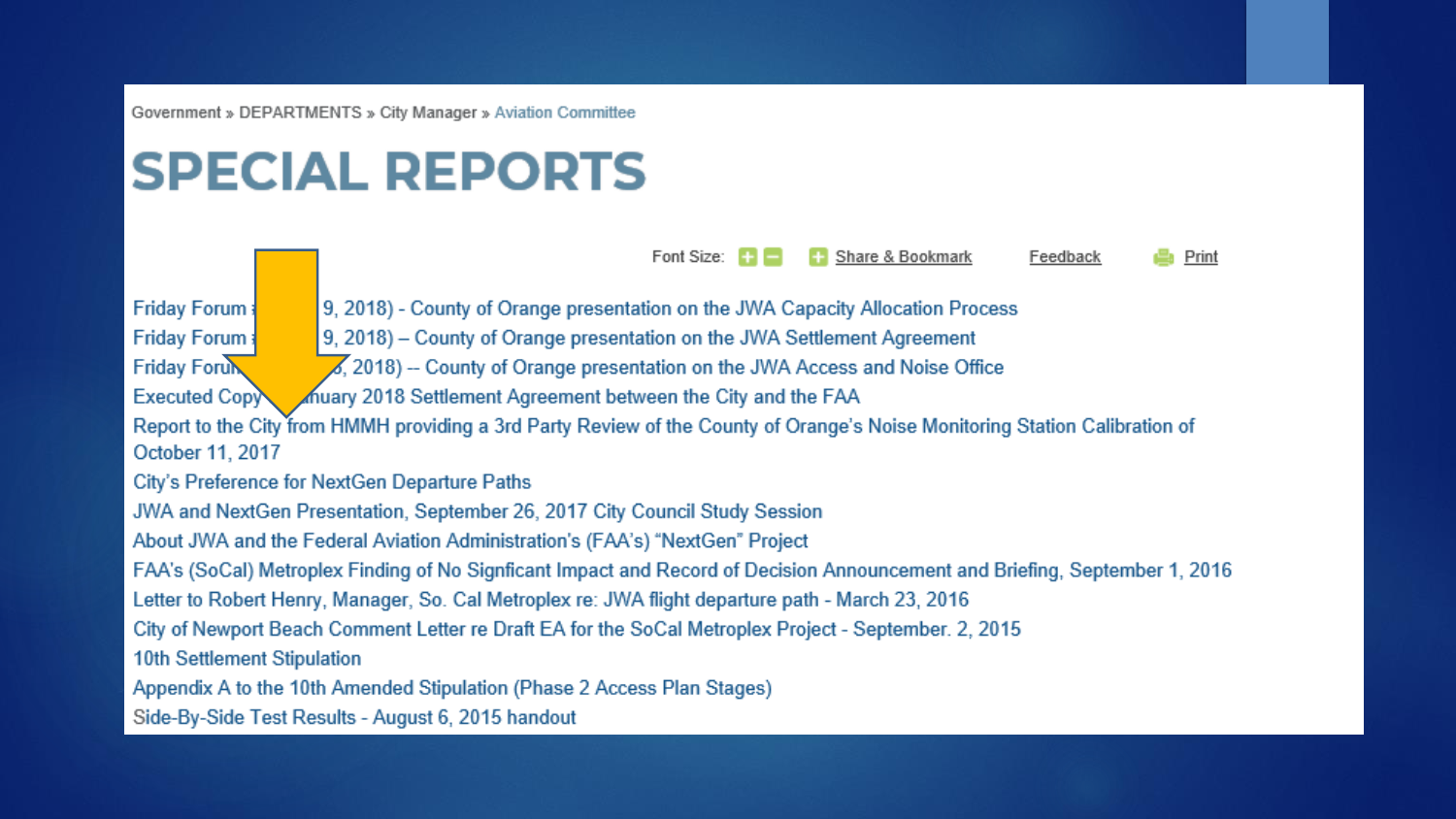## HMMH Work Products

▶ Part 1 - 3<sup>rd</sup> Party review of County's NMS Calibration ▶ Completed, and on City's website ▶ Part 2 – "Monitoring the Monitors", additional noise sampling About done – City should see a draft within a few days.

▶ Part 3 – Departure improvement concepts

▶ Data crunching is done. Draft report being prepared now.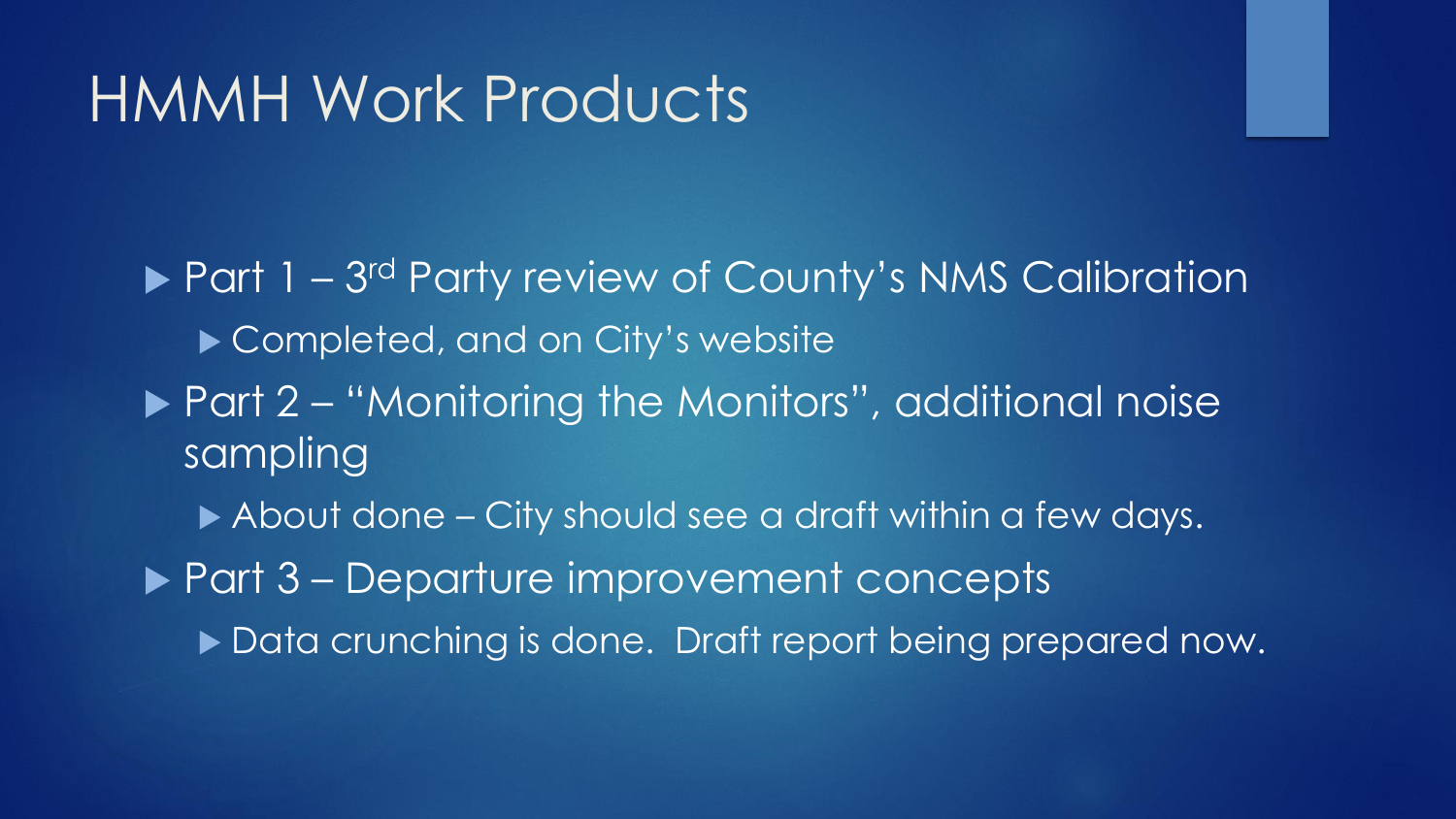## Conversations with Carriers

 Airport Working Group (AWG) with Southwest ▶ Council Member Dixon, City Manager with United Airlines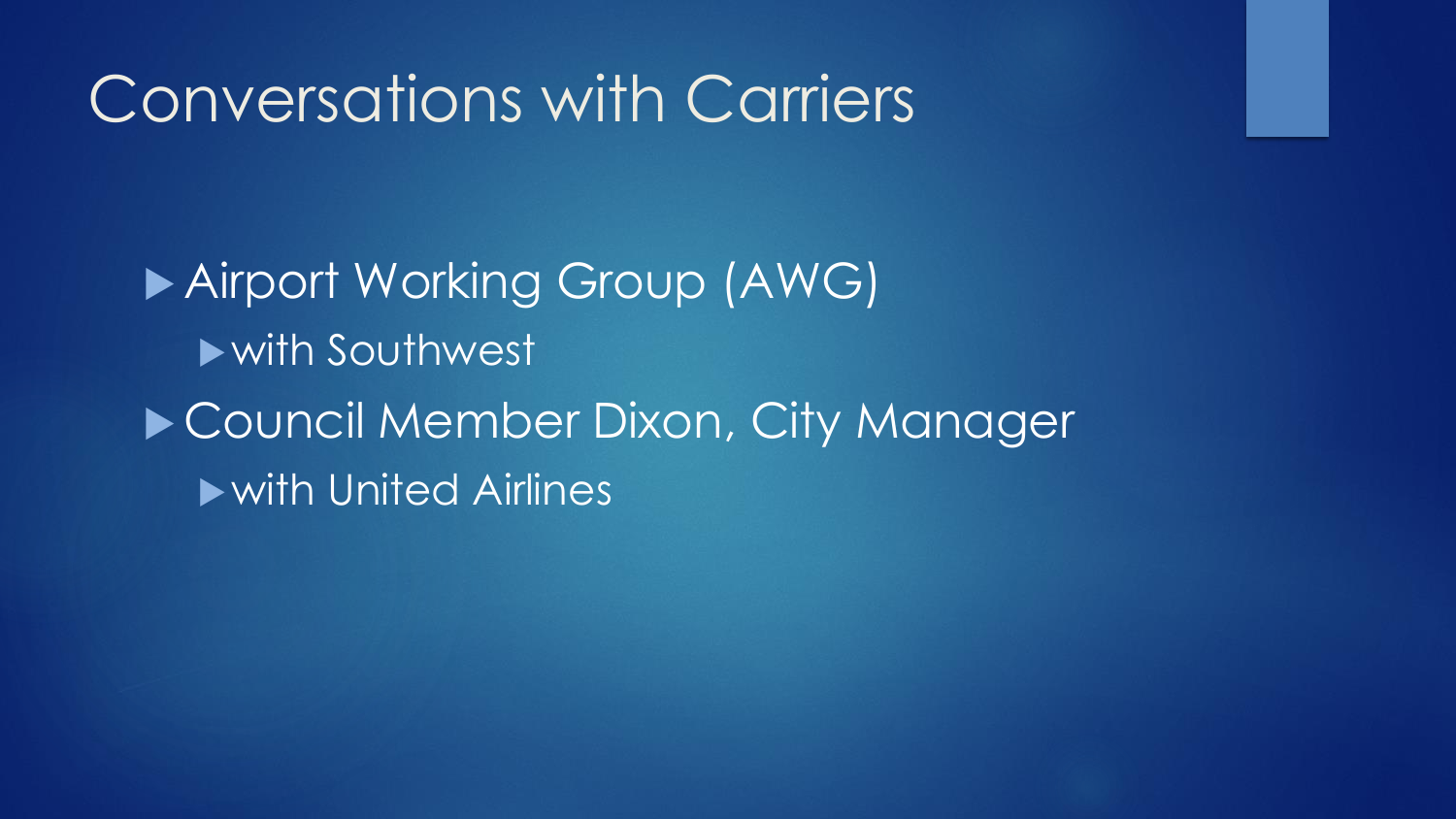## Update on the STAYY

▶ Started Thursday, March 29, 2018 **Flown by Southwest to specific eastern destinations** ▶ Phoenix, Denver ... (about 10-14 departures/day) Remember:

- ▶ Only SW is flying STAYY right now
- Not all SW flights fly the STAYY

 $\triangleright$  Other carriers may fly STAYY soon, for some easterly departures

- Requires appropriate technology in the cockpit, training
- ▶ NEW: FAA may consider using it for northerly departures...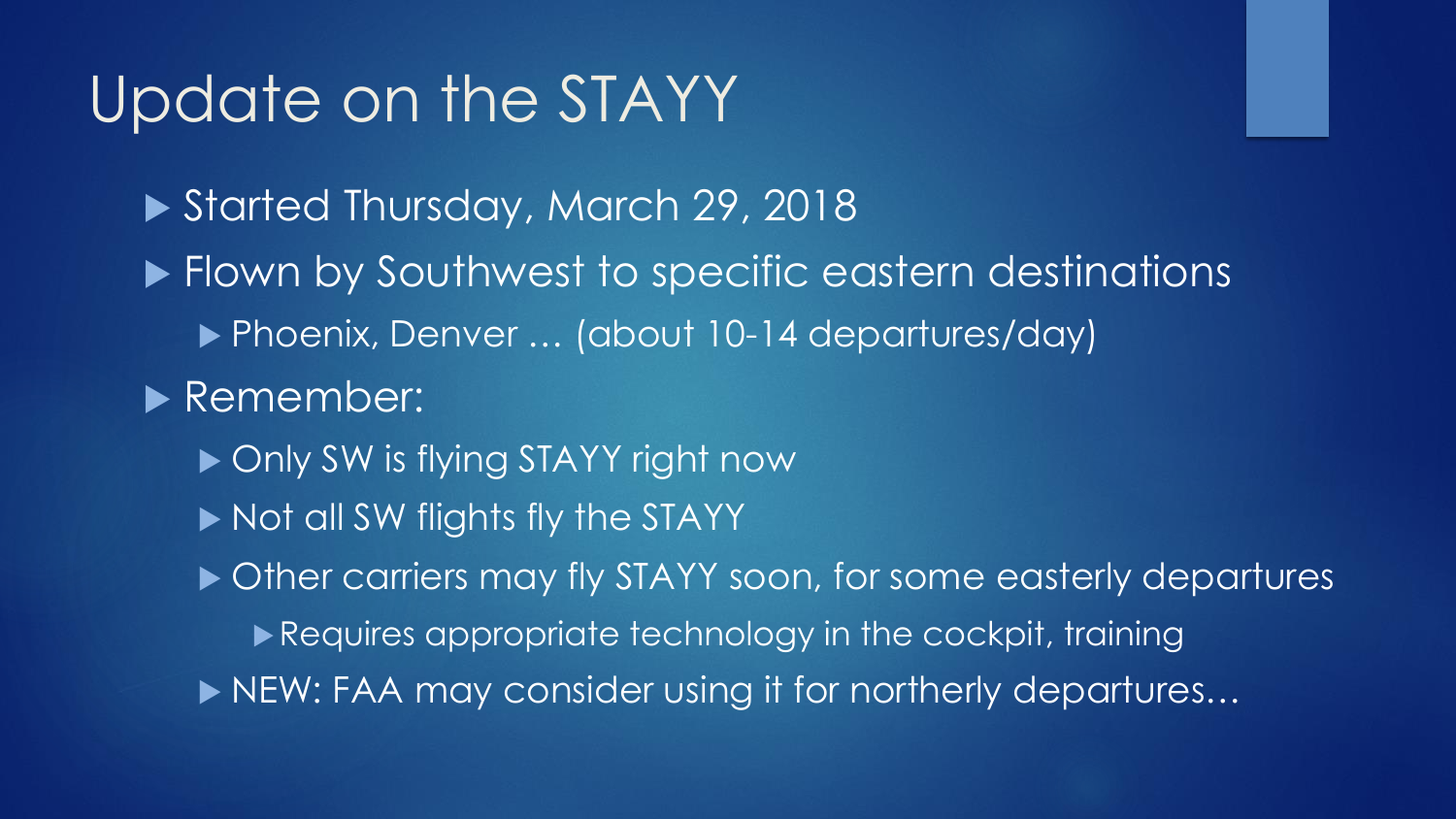## Preliminary Info from the STAYY

Still too early to tell about noise impacts of STAYY.

▶ Very preliminarily, if flown near perfectly, STAYY flights can be a bit louder earlier and a bit quieter at NMS 4-7 (than PIGGN)

Appears to be splitting the Upper Bay correctly

| Noise Monitors 1 2 3 4 5 6 7                   |  |  |  |  |
|------------------------------------------------|--|--|--|--|
| PIGGN: 91.5 91.13 90.10 86.2 85.45 86.1 84.18  |  |  |  |  |
| STAYY: 91.9 92.2 89.55 84.47 84.80 84.86 82.87 |  |  |  |  |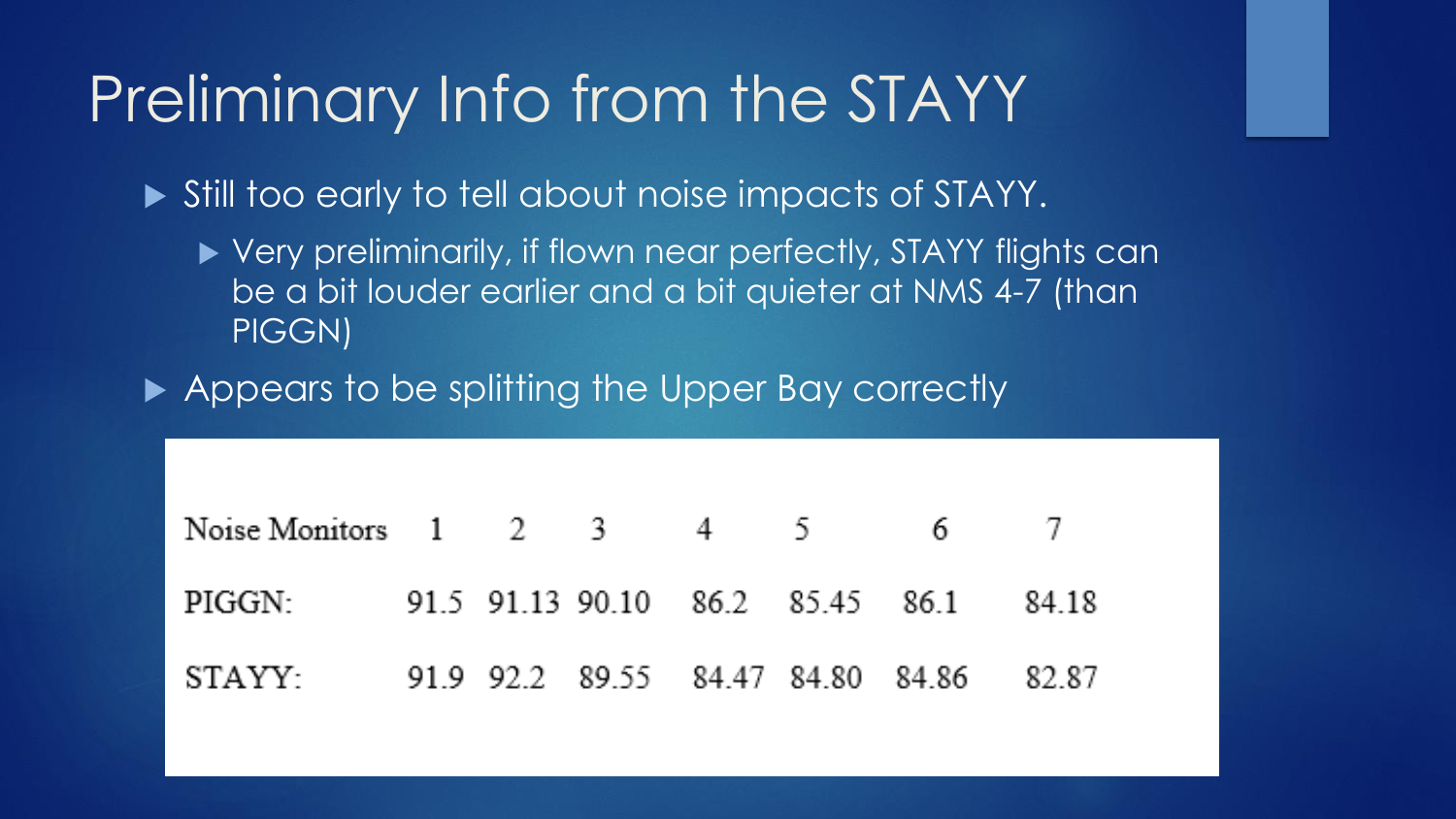